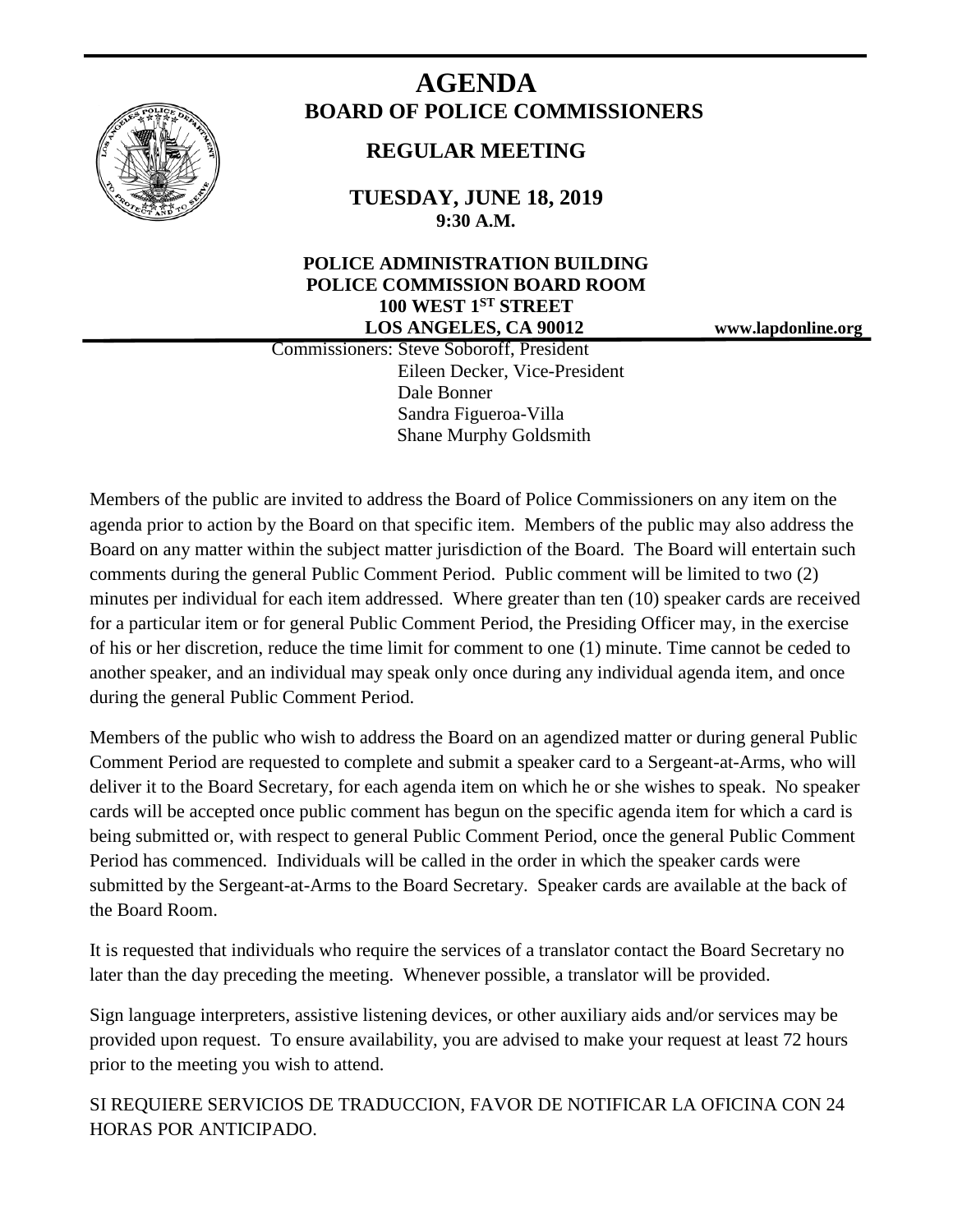#### **1. CONSENT AGENDA ITEMS**

A. DEPARTMENT'S REPORT, dated June 13, 2019, relative to a monetary donation totaling \$8,477.25, from the Los Angeles Police Foundation, to be used to pay for improvements to the building used in day to day operations, located at  $3320$  West  $36<sup>th</sup>$ Street, for the benefit of the Los Angeles Metropolitan Task Force on Violent Gangs, FBI Task Force, as set forth. [\[BPC #19-0165\]](http://www.lapdpolicecom.lacity.org/061819/BPC_19-0165.pdf)

Recommendation(s) for Board action:

APPROVE the Department's report and ACCEPT the donations.

B. DEPARTMENT'S REPORT, dated June 13, 2019, relative to a monetary donation in the amount of \$12,517.86, from the Mid-Valley Community Police Council, to be utilized to purchase items for special events such as, food, equipment, event items and/or services not provided for in the operating budget of the Los Angeles Police Department, for the benefit of Van Nuys Area, as set forth. **[\[BPC #19-0166\]](http://www.lapdpolicecom.lacity.org/061819/BPC_19-0166.pdf)** 

Recommendation(s) for Board action:

APPROVE the Department's report and ACCEPT the donations.

## **2. REGULAR AGENDA ITEMS**

.

- A. DEPARTMENT'S VERBAL PRESENTATION and DISCUSSION relative to the current status of various programs serving the LGBTQ community.
- B**.** DEPARTMENT'S REPORT, dated June 12, 2019, relative to the Public Safety Committee's response to Additional Recommendations on Reported Hate Crimes and Religious, Ethnic, or Racially Motivated Violence (Council File No. 17-0256), as set forth. **IBPC #19-01671**

Recommendation(s) for Board action:

APPROVE the Department's report and TRANSMIT to the City Council Public Safety Committee.

## **3. REPORT OF THE CHIEF OF POLICE**

- Significant Incidents and activities occurring during the period of June 11, 2019 through June 18, 2019
- Crime Statistics
- Department Personnel Strength

## **4. PUBLIC COMMENT PERIOD**